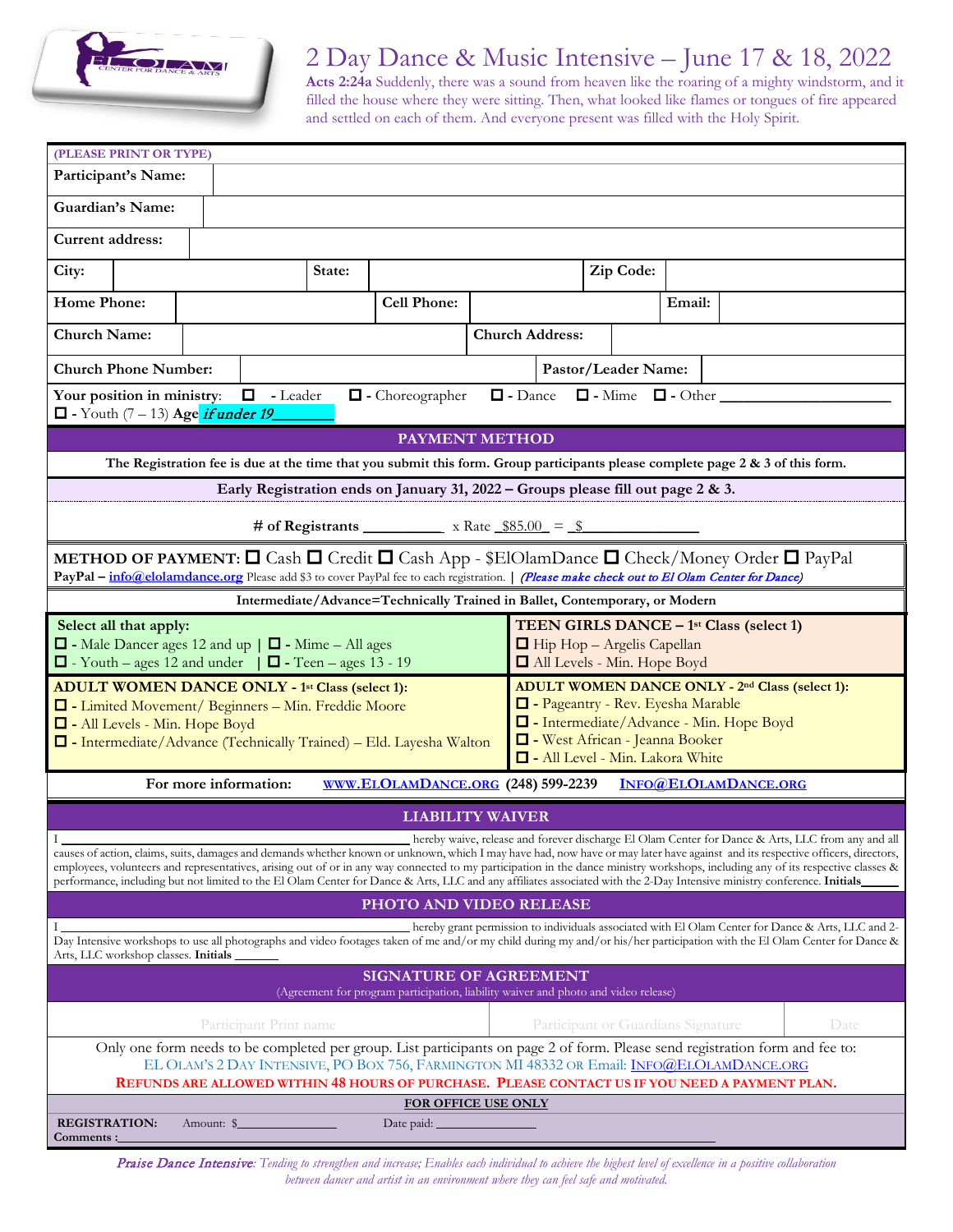

# 2 Day Dance & Music Intensive – June 17 & 18, 2022

**Acts 2:24a** Suddenly, there was a sound from heaven like the roaring of a mighty windstorm, and it filled the house where they were sitting. Then, what looked like flames or tongues of fire appeared and settled on each of them. And everyone present was filled with the Holy Spirit.

#### **PARTICIPANTS FORM**

Please fill out Name, Age if under 19, Dance | Mime | Psalmist | Men Dancer ages 13 and up, and Email **Teen Girls**: 1ST class selection: Hip Hop | All Levels Modern **Adult Women ages 20 and up:** 1st Class selection – Limited Movement |Beginners |Intermediate/Advance **Adult Women ages 20 and up:** 2nd Selection**:** All Levels | Intermediate/Advance | West African | Pageantry

| Name              | Age | Email | Dance/Mime/<br>Psalmist/Men | 1st Class<br>Adult Women | 2 <sup>nd</sup> Class<br>Adult Women Only |
|-------------------|-----|-------|-----------------------------|--------------------------|-------------------------------------------|
|                   |     |       | Dancer (13 & up)            | Teen Girls               |                                           |
| 1.                |     |       |                             |                          |                                           |
| $\overline{2}$ .  |     |       |                             |                          |                                           |
| 3.                |     |       |                             |                          |                                           |
| 4.                |     |       |                             |                          |                                           |
| 5.                |     |       |                             |                          |                                           |
| 6.                |     |       |                             |                          |                                           |
| 7.                |     |       |                             |                          |                                           |
| 8.                |     |       |                             |                          |                                           |
| 9.                |     |       |                             |                          |                                           |
| 10.               |     |       |                             |                          |                                           |
| $\overline{11}$ . |     |       |                             |                          |                                           |
| 12.               |     |       |                             |                          |                                           |
| 13.               |     |       |                             |                          |                                           |
| 14.               |     |       |                             |                          |                                           |
| 15.               |     |       |                             |                          |                                           |
| 16.               |     |       |                             |                          |                                           |
| 17.               |     |       |                             |                          |                                           |
| 18.               |     |       |                             |                          |                                           |
| 19.               |     |       |                             |                          |                                           |
| 20.               |     |       |                             |                          |                                           |

#### **What to Wear? & What to Bring**?

Attire should be modest and loose fitting. Please no bare midriffs or sleeveless tops. Leotards and tights must be covered with a T-shirt. You may wear either of the following: loose sweatpants, jogging suit, palazzo pants, gauchos, knee length dance skirts or Lapas (for African Dance). Please no denim. Bring a washcloth, water bottle and Bible.